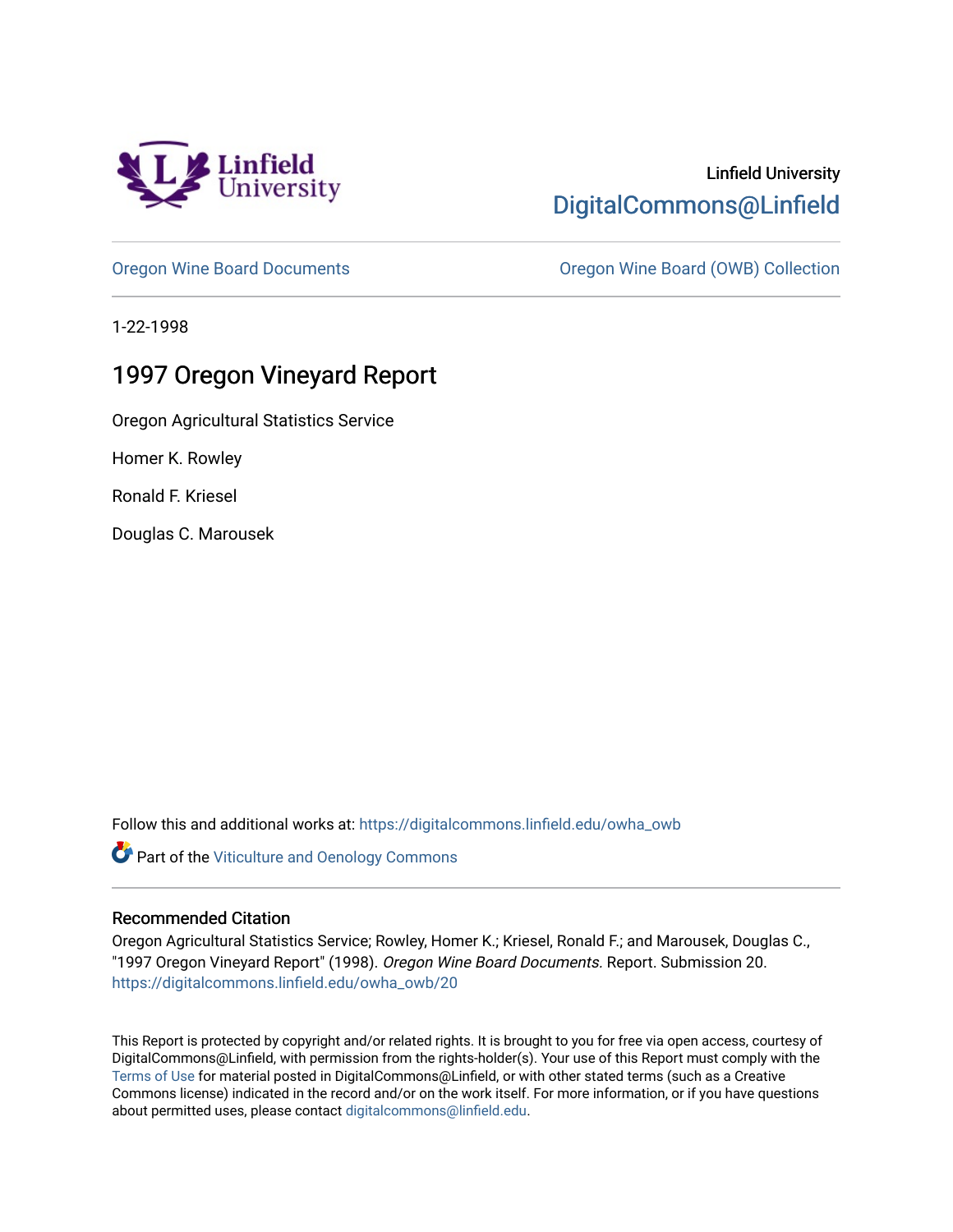### **1997 OREGON VINEYARD REPORT**

January 22, 1998

#### **Wine grape acreage, production and value continue to increase**

Oregon's 1997 wine grape crop was a record 18,500 tons, 23 percent above last year's previous record crop and 32 percent larger than 1995. The value of this season's crop totaled \$21.5 million, up 40 percent from the previous record, also set in 1996. Harvested acreage continued the record setting trend, up 9 percent from last year's prior high to 6,300 acres. Funding for the 1997 Vineyard Survey was provided by the Oregon Wine Advisory Board.

### **Wine Grapes: Acreage, yield, production, price and value, by variety, Oregon, 1996-97**

|                           | acreage   | All planted |           | Harvested<br>acreage   | harvested<br>acre | Yield per | Production |       | Price<br>per ton |       | Value<br>of production |                  |
|---------------------------|-----------|-------------|-----------|------------------------|-------------------|-----------|------------|-------|------------------|-------|------------------------|------------------|
| Variety                   | 1996      | 1997        | 1996      | 1997                   | 199<br>6          | 199<br>7  | 1996       | 1997  | 1996             | 1997  | 1996                   | 1997             |
|                           | Acre Acre |             | $  $ Acre | Acre                   | Ton               | Ton       | Tons       | Tons  | Dollar Dollar    |       | 1,000<br>Dollar        | 1,000<br>Dollar  |
|                           | S         | S           | S         | S                      | S                 | S         |            |       | S                | S     | $\boldsymbol{S}$       | $\boldsymbol{S}$ |
| Cabernet<br>Sauvignon     | 335       | 312         | 235       | 241                    | 2.17 3.09         |           | 510        | 744   | 1,080            | 1,120 | 551                    | 833              |
| Chardonnay                | 1,50<br>8 | 1,50<br>6   | 1,25<br>7 | 1,32<br>$\overline{7}$ | 2.73              | 3.12      | 3,426      | 4,137 | 990              | 1,150 | 3,392                  | 4,758            |
| Gewurztramin<br>er        | 192       | 185         | 137       |                        | 164 2.34 2.79     |           | 320        | 458   | 720              | 780   | 230                    | 357              |
| Merlot                    | 197       | 228         | 94        |                        | 144 1.52 2.56     |           | 143        | 368   | 1,370            | 1,420 | 196                    | 523              |
| Muller<br>Thurgau         | 92        | 90          | 90        |                        | 82 4.36 4.95      |           | 392        | 406   | 620              | 770   | 243                    | 313              |
| <b>Pinot Blanc</b>        | 76        | 99          | 39        | 61                     | 2.51   2.75       |           | 98         | 168   | 1,080            | 1,210 | 106                    | 203              |
| <b>Pinot Gris</b>         | 1,01<br>9 | 1,14<br>6   | 616       | 761                    | 2.62 2.78         |           | 1,611      | 2,117 | 1,190            | 1,260 | 1,917                  | 2,667            |
| <b>Pinot Noir</b>         | 2,94<br>6 | 3,03<br>9   | 2,43<br>6 | 2,55<br>$\mathbf{1}$   | 2.55 2.67         |           | 6,219      | 6,821 | 1,140            | 1,380 | 7,090                  | 9,413            |
| Sauvignon<br><b>Blanc</b> | 88        | 89          | 61        | 61                     | 2.08 2.39         |           | 127        | 146   | 850              | 840   | 108                    | 123              |
| Semillon                  | 41        | 52          | 13        | 46                     | 1.92              | 1.89      | 25         | 87    | 850              | 860   | 21                     | 75               |
| White Riesling            | 690       | 698         | 607       | 595                    | 2.59 3.64         |           | 1,573      | 2,163 | 660              | 680   | 1,038                  | 1,471            |
| Zinfandel                 | 51        | 67          | 43        |                        | 58 2.60 4.24      |           | 112        | 246   | 760              | 890   | 85                     | 219              |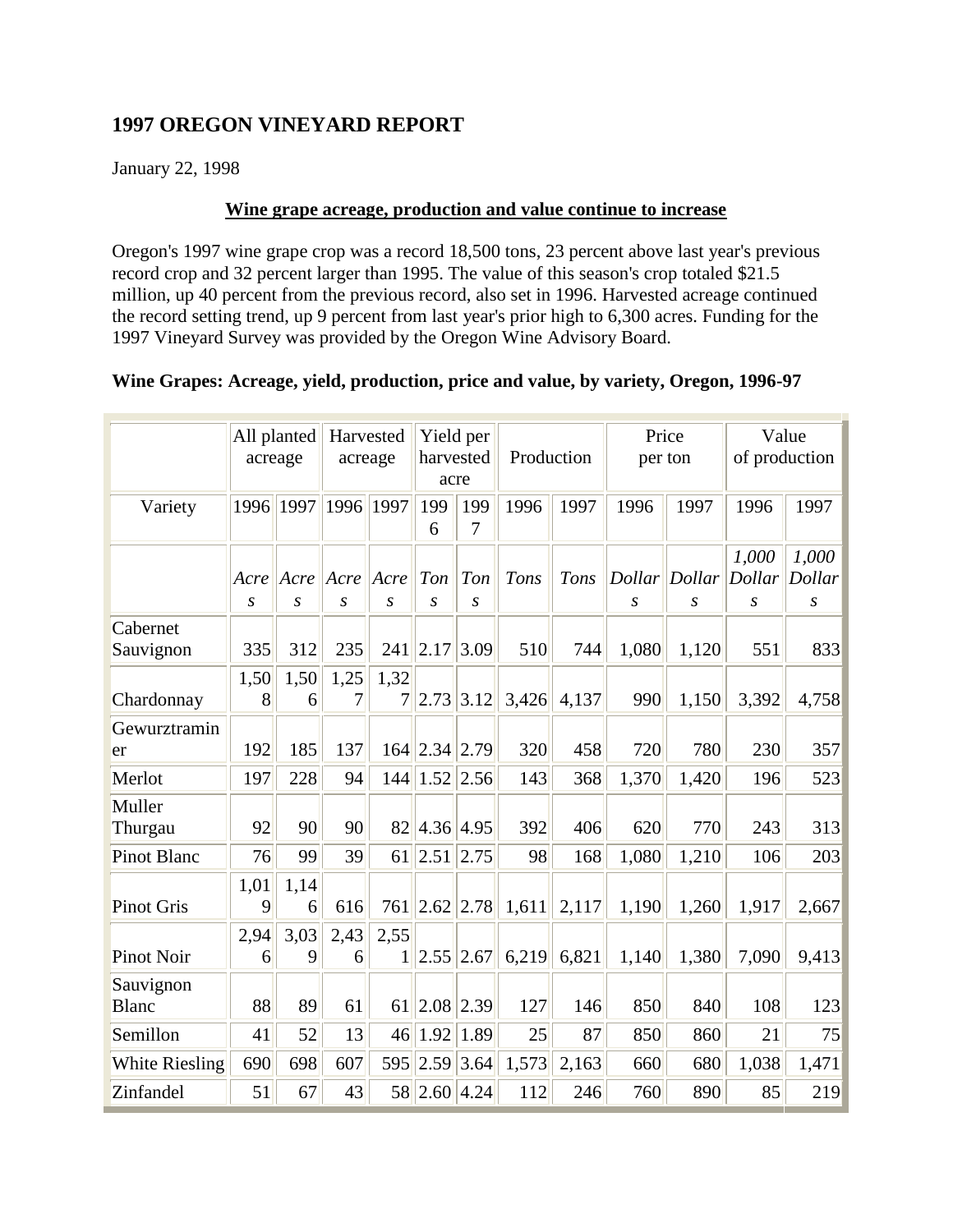| All others | 265 | 289                 | 172 209 2.58 3.06 |             | 444 | 639             | 727   | 790 | 323                       | 505 |
|------------|-----|---------------------|-------------------|-------------|-----|-----------------|-------|-----|---------------------------|-----|
|            |     | 7,50 7,80 5,80 6,30 |                   |             |     | $15,00$   18,50 |       |     |                           |     |
| Total      |     |                     |                   | 0 2.59 2.94 |     | $\vert 0 \vert$ | 1,020 |     | $1,160$   15,300   21,460 |     |

**Wine Grapes: Vineyards, acreage, yield and production, by county, Oregon, 1996-97**

|                   | Number of<br>Vineyards |                                       | acreage | All planted     | Harvested<br>acreage    |             | Yield per<br>harvested acre |             | Production |        |
|-------------------|------------------------|---------------------------------------|---------|-----------------|-------------------------|-------------|-----------------------------|-------------|------------|--------|
| County            | 1996                   | 1997                                  | 1996    | 1997            | 1996                    | 1997        | 1996                        | 1997        | 1996       | 1997   |
|                   |                        | Number Number Acres Acres Acres Acres |         |                 |                         |             | Tons                        | <b>Tons</b> | Tons       | Tons   |
| Benton            | 22                     | 23                                    | 260     | 284             | 190                     | 200         | 2.42                        | 2.85        | 460        | 570    |
| Clackamas         | 20                     | 22                                    | 109     | 129             | 96                      | 120         | 2.47                        | 2.53        | 237        | 304    |
| Douglas           | 38                     | 38                                    | 518     | 558             | 306                     | 347         | 2.82                        | 3.22        | 863        | 1,116  |
| <b>Hood River</b> | 8                      | 7                                     | 52      | 51              | 38                      | 39          | 1.76                        | 2.33        | 67         | 91     |
| Jackson           | 29                     | 29                                    | 319     | 338             | 226                     | 273         | 1.73                        | 2.97        | 390        | 812    |
| Josephine         | 23                     | 22                                    | 318     | 308             | 226                     | 203         | 2.12                        | 4.12        | 478        | 837    |
| Lane              | 33                     | 33                                    | 615     | 625             | 368                     | 448         | 2.03                        | 2.48        | 748        | 1,109  |
| Linn              | 8                      | 7                                     | 78      | 79              | 65                      | 68          | 1.65                        | 1.85        | 107        | 126    |
| Marion            | 22                     | 22                                    | 457     | 502             | 395                     | 447         | 2.34                        | 2.47        | 926        | 1,103  |
| Polk              | 41                     | 41                                    |         | $1,019$   1,156 | 922                     | 973         | 2.97                        | 2.80        | 2,737      | 2,722  |
| Umatilla          | 6                      | 6                                     | 69      | 120             | 62                      | 60          | 1.15                        | 4.27        | 71         | 256    |
| Wasco             | 8                      | 8                                     | 91      | 88              | 63                      | 75          | 1.35                        | 3.49        | 85         | 262    |
| Washington        | 41                     | 42                                    | 860     | 928             | 715                     | 740         | 3.31                        | 3.03        | 2,365      | 2,242  |
| Yamhill           | 98                     | 103                                   | 2,289   | 2,349           |                         | 1,958 2,030 | 2.74                        | 2.94        | 5,373      | 5,967  |
| All others        | 10                     | 9                                     | 446     | 285             | 170                     | 277         | .55                         | 3.55        | 93         | 983    |
| Total             | 407                    | 412                                   |         |                 | 7,500 7,800 5,800 6,300 |             | 2.59                        | 2.94        | 15,000     | 18,500 |

## **Wine grapes: All planted acreage, by variety and area, Oregon, 1997 and 1996 totals**

|      |                                             |       |    |    |           |                                                                           |                  | All       |               |
|------|---------------------------------------------|-------|----|----|-----------|---------------------------------------------------------------------------|------------------|-----------|---------------|
|      |                                             | Gewur |    |    |           |                                                                           |                  | varieties |               |
|      | Cabernet Char-                              | $Z-$  |    |    |           | $\ \text{Muller}\ $ Pino $\ \text{Pino}\ $ Sauvign $\ \text{White}\ $ All |                  |           |               |
|      | Sauvign    donna    tramin    Merl    Thurg |       |    |    |           | on                                                                        | Riesli other 199 |           | $ 199\rangle$ |
| Area | <sub>on</sub>                               | er    | 0t | au | Gris Noir | Blanc                                                                     | $n$ g            |           | b             |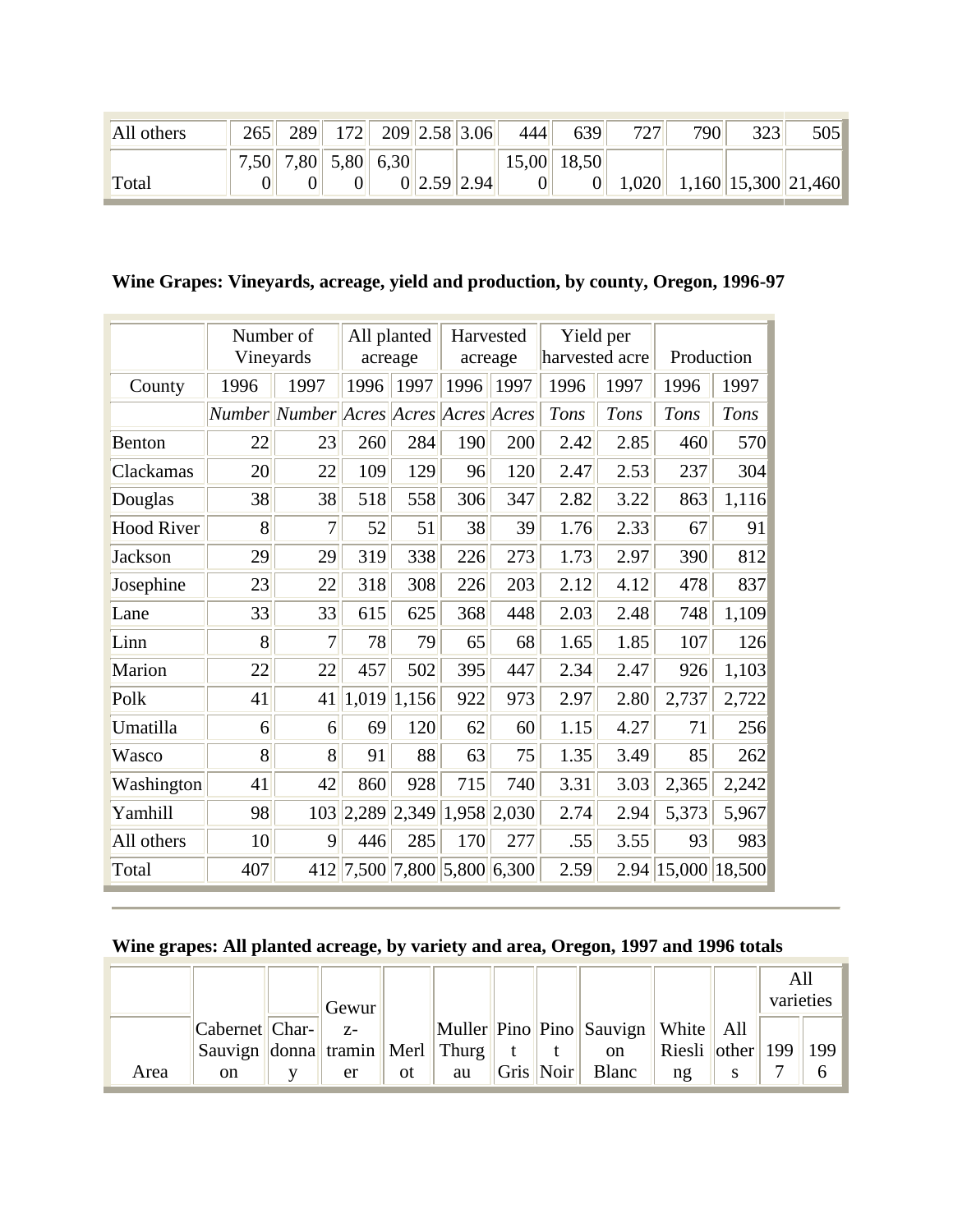|                      |                |       |                |                |                | Acre Acre |                      |                |                |                | Acre Acre Acre         |                        |
|----------------------|----------------|-------|----------------|----------------|----------------|-----------|----------------------|----------------|----------------|----------------|------------------------|------------------------|
|                      | Acres          | Acres | Acres          | Acres          | Acres          | S         | S                    | Acres          | Acres          | S              | S                      | S                      |
| Benton<br>Co.        | $\overline{7}$ | 22    | $\overline{7}$ | $\mathbf{1}$   | 3              | 34        | 167                  | 10             | 18             | 15             | 284                    | 260                    |
| Douglas<br>Co.       | 57             | 110   | 21             | 26             | $\overline{3}$ | 52        | 104                  | 11             | 72             | 102            | 558                    | 518                    |
| Jackson<br>Co.       | 66             | 74    | 6              | 119            | $\overline{2}$ | 18        | 12                   | 3              | $\overline{0}$ | 38             | 338                    | 319                    |
| Josephine<br>Co.     | 18             | 83    | 12             | $\overline{7}$ | $\overline{4}$ | 57        | 95                   | 9              | 18             | $\overline{5}$ | 308                    | 318                    |
| Lane Co.             | 14             | 104   | 8              | $\overline{0}$ | $\mathbf{1}$   | 195       | 214                  | $\overline{2}$ | 68             | 19             | 625                    | 615                    |
| Marion<br>Co.        | 5              | 104   | $\overline{7}$ | $\overline{0}$ | 3              | 105       | 244                  | $\overline{0}$ | 25             | $\overline{9}$ | 502                    | 457                    |
| Polk Co.             | 20             | 309   | 29             | $\overline{0}$ | 12             | 125       | 521                  | 16             | 50             | 74             | 1,15<br>6              | 1,01<br>9              |
| Washingt<br>on Co.   | $\overline{4}$ | 172   | 29             | $\overline{0}$ | 24             | 165       | 366                  | $\overline{c}$ | 109            | 57             | 928                    | 860                    |
| Yamhill<br>Co.       | 8              | 460   | 18             | $\overline{0}$ | 35             | 349       | 1,21<br>$\mathbf{1}$ | 26             | 156            | 86             | 2,34<br>9              | 2,28<br>9              |
| Other<br>Valley $1/$ | 9              | 35    | 22             | $\overline{2}$ | 3              | 37        | 77                   | $\overline{0}$ | 21             | 21             | 227                    | 205                    |
| Columbia<br>River 2/ | 104            | 33    | 26             | 73             | $\overline{0}$ | 9         | 28                   | 10             | 161            | 81             | 525                    | 640                    |
| Total,<br>1997       | 312            | 1,506 | 185            | 228            | 90             | 1,14<br>6 | 3,03<br>9            | 89             | 698            | 507            | 7,80<br>$\overline{0}$ |                        |
| Total,<br>1996       | 335            | 1,508 | 192            | 197            | 92             | 1,01<br>9 | 2,94<br>6            | 88             | 690            | 433            |                        | 7,50<br>$\overline{0}$ |

# **Wine Grapes: Harvested acreage, by variety and area, Oregon, 1997 and 1996 totals**

|               |                                          |                | Gewur             |    |                |                  |                   |                          |                |                        | All<br>varieties |     |
|---------------|------------------------------------------|----------------|-------------------|----|----------------|------------------|-------------------|--------------------------|----------------|------------------------|------------------|-----|
|               | Cabernet Char-                           |                | $Z-$              |    |                |                  |                   | Muller Pino Pino Sauvign | White          | All                    |                  |     |
|               | Sauvign $\ $ donna $\ $ tramin $\ $ Merl |                |                   |    | Thurg          | t                | t                 | on                       | Riesli   other |                        | 199              | 199 |
| Area          | <sub>on</sub>                            |                | er                | 0t | au             |                  | Gris Noir         | Blanc                    | ng             | S                      |                  | 6   |
|               |                                          |                |                   |    |                |                  | $ Acre $ $ Acre $ |                          |                | $ Acre $ Acre $ Acre $ |                  |     |
|               | Acres                                    | $ A$ cres $  $ | Acres Acres Acres |    |                | $\boldsymbol{S}$ | $\boldsymbol{S}$  | Acres                    | Acres          | S                      | S                | S   |
| Benton<br>Co. | $\mathcal{I}$                            | 19             | 3                 | 0  | 3 <sup>l</sup> | 25               | 123               | 4                        | 7              | 9                      | 200              | 190 |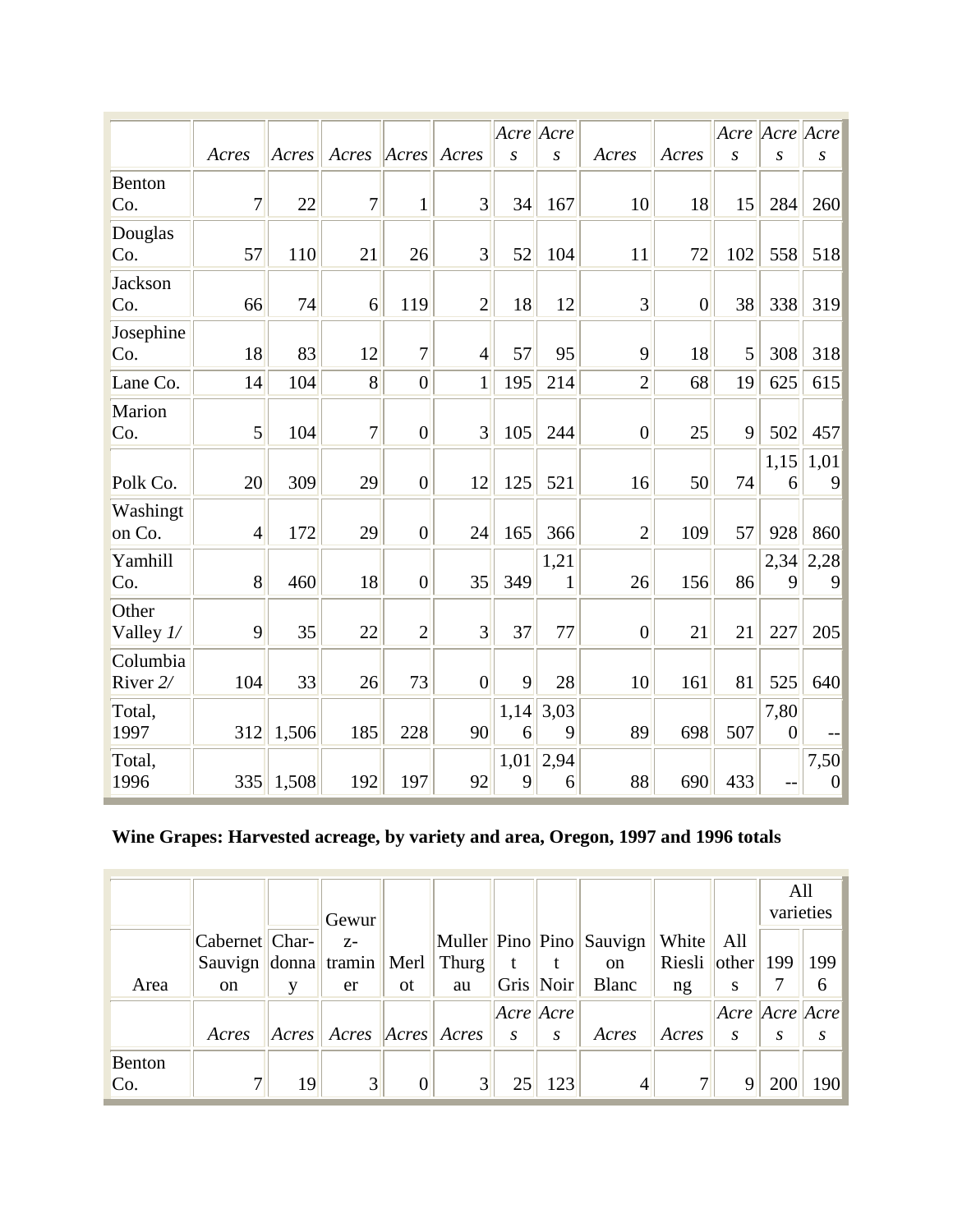| Douglas<br>Co.       | 39             | 88    | 16             | 8              | 3                | 5   | 59        | 6                | 41               | 82             | 347                    | 306                    |
|----------------------|----------------|-------|----------------|----------------|------------------|-----|-----------|------------------|------------------|----------------|------------------------|------------------------|
| Jackson<br>Co.       | 64             | 69    | 5 <sup>1</sup> | 76             | $\overline{2}$   | 12  | 12        | 3                | $\boldsymbol{0}$ | 30             | 273                    | 226                    |
| Josephine<br>Co.     | $\overline{4}$ | 57    | 11             | $\overline{3}$ | $\boldsymbol{0}$ | 29  | 73        | 5                | 17               | $\overline{4}$ | 203                    | 226                    |
| Lane Co.             | 12             | 85    | 8              | $\overline{0}$ | $\mathbf{1}$     | 82  | 179       | $\overline{2}$   | 66               | 13             | 448                    | 368                    |
| Marion<br>Co.        | $\overline{2}$ | 85    | $\overline{4}$ | $\overline{0}$ | 3                | 87  | 234       | $\overline{0}$   | 25               | $\overline{7}$ | 447                    | 395                    |
| Polk Co.             | 20             | 266   | 26             | $\overline{0}$ | 12               | 95  | 434       | 16               | 45               | 59             | 973                    | 922                    |
| Washingt<br>on Co.   | $\mathbf{1}$   | 156   | 26             | $\overline{0}$ | 23               | 110 | 312       | $\overline{c}$   | 95               | 15             | 740                    | 715                    |
| Yamhill<br>Co.       | 6              | 444   | 17             | $\overline{0}$ | 32               | 284 | 1,02<br>8 | 16               | 129              | 74             | 2,03<br>$\overline{0}$ | 1,95<br>8              |
| Other<br>Valley $1/$ | 9              | 32    | 22             | $\overline{2}$ | 3                | 29  | 69        | $\boldsymbol{0}$ | 18               | 19             | 203                    | 171                    |
| Columbia<br>River 2/ | 77             | 26    | 26             | 55             | $\overline{0}$   | 3   | 28        | 7                | 152              | 62             | 436                    | 323                    |
| Total,<br>1997       | 241            | 1,327 | 164            | 144            | 82               | 761 | 2,55<br>1 | 61               | 595              | 374            | 6,30<br>$\overline{0}$ |                        |
| Total,<br>1996       | 235            | 1,257 | 137            | 94             | 90               | 616 | 2,43<br>6 | 61               | 607              | 267            |                        | 5,80<br>$\overline{0}$ |

# **Wine grapes: Yield, by variety and area, Oregon, 1997 and 1996 totals**

|           |                        |       |        |               |        |                      |               |               |               |      | All<br>varieties |            |
|-----------|------------------------|-------|--------|---------------|--------|----------------------|---------------|---------------|---------------|------|------------------|------------|
|           |                        |       | Gewur  |               |        |                      | Pin           |               |               |      |                  |            |
|           | Cabernet <sup>  </sup> | Char- | $Z-$   |               | Muller | Pin                  | <b>ot</b>     | Sauvign       | White         | All  |                  |            |
|           | Sauvign                | donna | tramin | Merl          | Thurga | <b>ot</b>            | Noi           | <sub>on</sub> | Rieslin other |      | 199              | 199        |
| Area      | on                     | y     | er     | <sub>ot</sub> | u      | Gris                 | r             | <b>Blanc</b>  | g             | S    | 7                | 6          |
|           |                        |       |        |               |        | Ton                  | Ton           |               |               |      | Ton              | $ T_{on} $ |
|           | Tons                   | Tons  | Tons   | Tons          | Tons   | $\mathcal{S}$        | $\mathcal{S}$ | Tons          | Tons          | Tons | S                | S.         |
| Benton    |                        |       |        |               |        |                      |               |               |               |      | 2.8              | 2.4        |
| Co.       | 3.00                   | 3.32  | 2.00   | 0.00          |        | $2.00$  2.08 2.93    |               | 2.25          | 5.29          | 1.44 |                  | 2          |
| Douglas   |                        |       |        |               |        |                      |               |               |               |      | 3.2              | 2.8        |
| Co.       | 2.44                   | 3.39  | 2.50   | 2.13          |        | 5.67 4.40 3.51       |               | 1.33          | 2.85          | 3.60 | $\overline{2}$   | 2          |
| Jackson   |                        |       |        |               |        |                      |               |               |               |      | 2.9              | 1.7        |
| Co.       | 2.83                   | 3.81  | 0.60   | 2.72          |        | $1.00$ $2.50$ $2.92$ |               | 1.67          | 0.00          | 2.87 |                  | 3          |
| Josephone | 5.00                   | 3.49  | 5.36   | 4.67          |        | $0.00$   4.34   3.60 |               | 3.00          | 6.88          | 6.00 | 4.1              | 2.1        |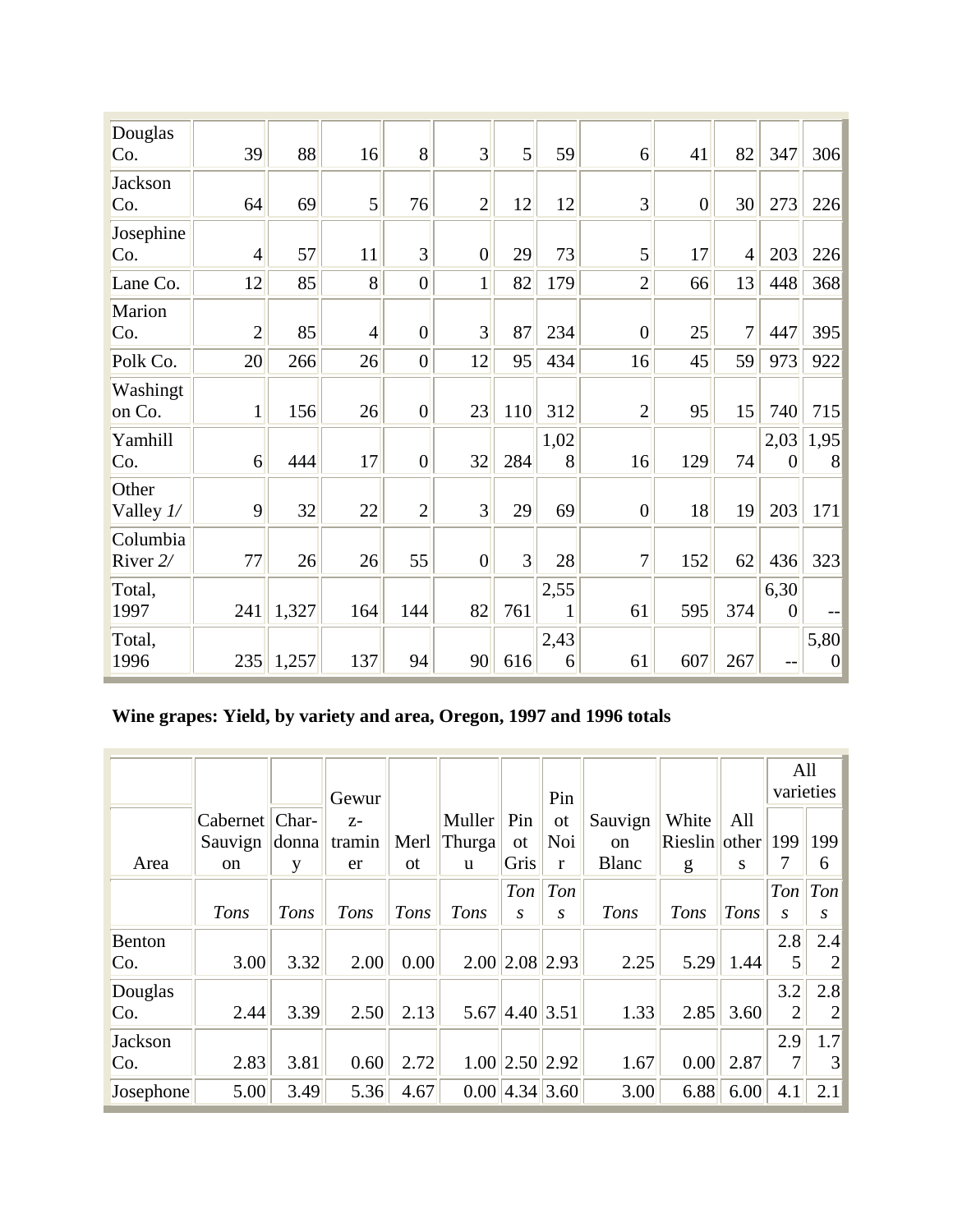| Co.         |      |      |      |      |             |                |                     |      |      |      | $\overline{2}$ | $\overline{2}$ |
|-------------|------|------|------|------|-------------|----------------|---------------------|------|------|------|----------------|----------------|
|             |      |      |      |      |             |                |                     |      |      |      | 2.4            | 2.0            |
| Lane Co.    | 2.67 | 2.38 | 1.38 | 0.00 | 10.00  2.28 |                | 2.58                | 2.00 | 2.74 | 1.54 | 8              | 3              |
| Marion      |      |      |      |      |             |                |                     |      |      |      | 2.4            | 2.3            |
| Co.         | 2.50 | 2.92 | 2.00 | 0.00 | 4.67        |                | 3.23 1.78           | 0.00 | 4.40 | 2.86 | 7              | 4              |
|             |      |      |      |      |             |                |                     |      |      |      | 2.8            | 2.9            |
| Polk Co.    | 2.85 | 3.02 | 2.04 | 0.00 |             |                | $4.75$ 2.54 2.66    | 3.00 | 2.80 | 3.05 | $\overline{0}$ |                |
| Washingt    |      |      |      |      |             |                |                     |      |      |      | 3.0            | 3.3            |
| on Co.      | 3.00 | 3.27 | 2.88 | 0.00 | 5.17        |                | 2.65 2.59           | 2.50 | 3.54 | 6.33 | 3              |                |
| Yamhill     |      |      |      |      |             |                |                     |      |      |      | 2.9            | 2.7            |
| Co.         | 3.83 | 3.03 | 2.47 | 0.00 |             |                | 5.38 2.89 2.82      | 1.75 | 3.30 | 2.82 | 4              | 4              |
| Other       |      |      |      |      |             |                |                     |      |      |      | 2.2            | 2.1            |
| Valley $1/$ | 2.00 | 2.38 | 2.50 | 0.50 |             |                | $3.00$   1.86  2.14 | 0.00 | 3.17 | 1.74 | $\overline{2}$ | $\overline{A}$ |
| Columbia    |      |      |      |      |             |                |                     |      |      |      | 3.6            | 0.9            |
| River 2/    | 3.75 | 5.00 | 4.08 | 2.29 |             | $0.00$   3.67  | 2.29                | 3.43 | 4.32 | 2.66 | $\overline{0}$ |                |
| Total,      |      |      |      |      |             |                |                     |      |      |      | 2.9            |                |
| 1997        | 3.09 | 3.12 | 2.79 | 2.56 |             | 4.95 2.78 2.67 |                     | 2.39 | 3.64 | 3.05 | $\overline{4}$ |                |
| Total,      |      |      |      |      |             |                |                     |      |      |      |                | 2.5            |
| 1996        | 2.17 | 2.73 | 2.34 | 1.52 |             | $4.36$ 2.62    | 2.55                | 2.08 | 2.59 | 2.54 |                | 9              |

I/Clackamas, Linn, and Multnomah Counties.

2/ Gilliam, Grant, Hood River, Morrow, Sherman, Umatilla and Wasco Counties.

## Wine grapes: Production, by variety and area, Oregon, 1997 and 1996 totals

|               |               |             |                |                |                  |     |            |                |                |      | All varieties |      |
|---------------|---------------|-------------|----------------|----------------|------------------|-----|------------|----------------|----------------|------|---------------|------|
|               | Caberne       |             | Gewur          |                |                  |     |            |                |                |      |               |      |
|               | t             | Char-       | $Z-$           |                | Muller Pino Pino |     |            | Sauvign        | White          | All  |               |      |
|               | Sauvign       | donn        | tramin         | Merl           | Thurg            | t   | t          | on             | Riesli         | othe |               |      |
| Area          | <sub>on</sub> | ay          | er             | <sub>ot</sub>  | au               |     | Gris Noir  | <b>Blanc</b>   | ng             | rs   | 1997          | 1996 |
|               |               |             |                |                |                  | Ton | $\sqrt{a}$ |                |                |      |               |      |
|               | Tons          | <b>Tons</b> | <b>Tons</b>    | Tons           | Tons             | S   | S          | Tons           | Tons           | Tons | Tons          | Tons |
| <b>Benton</b> |               |             |                |                |                  |     |            |                |                |      |               |      |
| Co.           | 21            | 63          | 6              | $\overline{2}$ | 6                | 52  | 361        | 9              | 37             | 13   | 570           | 460  |
| Douglas       |               |             |                |                |                  |     |            |                |                |      |               |      |
| Co.           | 95            | 298         | 40             | 17             | 17               | 22  | 207        | 8              | 117            |      | 295 1,116     | 863  |
| Jackson       |               |             |                |                |                  |     |            |                |                |      |               |      |
| Co.           | 181           | 263         | $\overline{3}$ | 207            | $\overline{2}$   | 30  | 35         | 5              | $\overline{0}$ | 86   | 812           | 390  |
| Josephine     |               |             |                |                |                  |     |            |                |                |      |               |      |
| Co.           | 20            | 199         | 59             | 14             | $\overline{0}$   | 126 | 263        | 15             | 117            | 24   | 837           | 478  |
| Lane Co.      | 32            | 202         | 11             | $\overline{0}$ | 10               | 187 | 462        | $\overline{4}$ | 181            | 20   | 1,109         | 748  |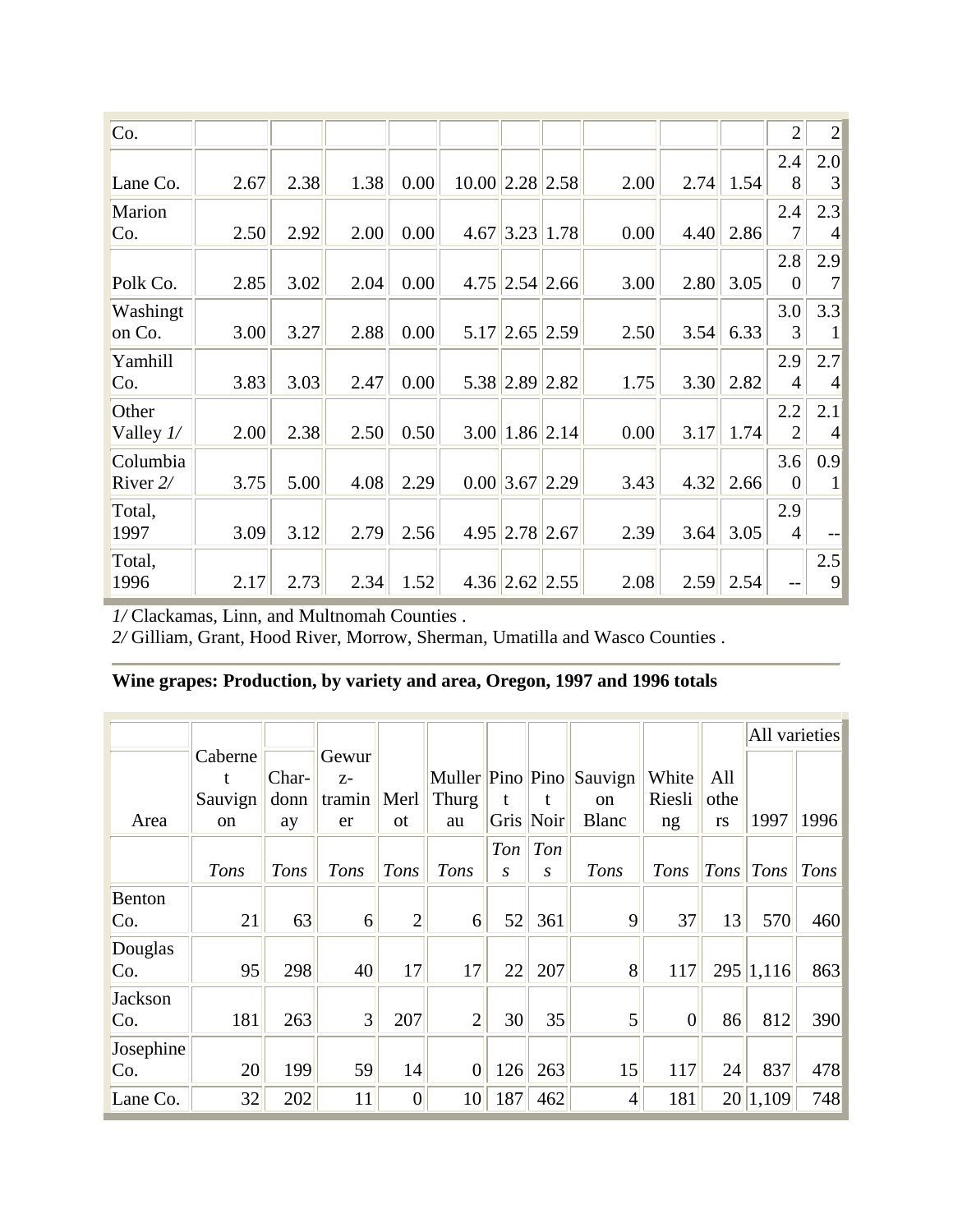| Marion<br>Co.        | $\vert 5 \vert$ | 248   | 8   | $\overline{0}$ | 14             | 281       | 417            | $\overline{0}$ | 110   |          | 20 1,103                    | 926               |
|----------------------|-----------------|-------|-----|----------------|----------------|-----------|----------------|----------------|-------|----------|-----------------------------|-------------------|
| Polk Co.             | 57              | 804   | 53  | $\overline{0}$ | 57             | 241       | 1,15<br>6      | 48             | 126   |          | 180 2,722 2,737             |                   |
| Washingt             |                 |       |     |                |                |           |                |                |       |          |                             |                   |
| on Co.               | $\overline{3}$  | 510   | 75  | $\overline{0}$ | 119            | 291       | 808            | 5              | 336   |          | 95 2,242 2,365              |                   |
| Yamhill              |                 |       |     |                |                |           | 2,90           |                |       |          |                             |                   |
| Co.                  | 23              | 1,344 | 42  | $\mathbf{1}$   | 172            | 822       | $\overline{0}$ | 28             | 426   |          | 209 5,967 5,373             |                   |
| Other<br>Valley $1/$ | 18              | 76    | 55  | $\mathbf{1}$   | $\overline{9}$ | 54        | 148            | $\overline{0}$ | 57    | 33       | 451                         | 366               |
| Columbia<br>River 2/ | 289             | 130   | 106 | 126            | $\overline{0}$ | 11        | 64             | 24             | 656   |          | 165 1,571                   | 294               |
| Total,<br>1997       | 744             | 4,137 | 458 | 368            | 406            | 2,11<br>7 | 6,82<br>1      | 146            | 2,163 | $\Omega$ | $1,14$   18,50 <br>$\Omega$ |                   |
| Total,<br>1996       | 510             | 3,426 | 320 | 143            | 392            | 1,61<br>1 | 6,21 <br>9     | 127            | 1,573 | 679      |                             | 15,00<br>$\theta$ |

*1/* Clackamas, Linn, and Multnomah Counties. 2/ Gilliam, Grant, Hood River, Morrow, Sherman, Umatilla and Wasco Counties.

| Wine grapes: New plantings and fruit not used or lost, by variety, Oregon, 1997 |  |  |  |  |
|---------------------------------------------------------------------------------|--|--|--|--|
|---------------------------------------------------------------------------------|--|--|--|--|

|                    |                | Harvested      |                | Losses         |                                               |                |       |
|--------------------|----------------|----------------|----------------|----------------|-----------------------------------------------|----------------|-------|
|                    | <b>New</b>     | but not        | <b>Not</b>     |                |                                               |                | All   |
| Variety            | plantings      | utilized       |                |                | harvested To birds To disease To frost losses |                |       |
|                    | Acres          | Tons           | Tons           | <b>Tons</b>    | Tons                                          | <b>Tons</b>    | Tons  |
| Cabernet Sauvignon | 29             | 1              |                | 28             | 32                                            | 1              | 61    |
| Chardonnay         | 34             | $\overline{7}$ | 21             | 74             | 240                                           | 22             | 336   |
| Gewurztraminer     | $\overline{2}$ | $\mathbf{1}$   | $\overline{0}$ | 19             | 18                                            | 8              | 45    |
| Merlot             | 45             | 1              | $\theta$       | 10             | 11                                            | $\mathbf{1}$   | 22    |
| Muller Thurgau     | 3              | $\overline{0}$ | $\overline{0}$ | $\overline{2}$ | 26                                            | $\overline{0}$ | 28    |
| <b>Pinot Gris</b>  | 91             | $\overline{2}$ | $\Omega$       | 21             | 48                                            | 11             | 80    |
| <b>Pinot Noir</b>  | 196            | 13             | 22             | 84             | 229                                           | 37             | 350   |
| Sauvignon Blanc    | $\theta$       | $\overline{0}$ |                |                | 11                                            | $\mathfrak{S}$ | 17    |
| White Riesling     | 12             | 7              | 15             | 26             | 83                                            | 14             | 123   |
| All others         | 95             | 18             | 0              | 13             | 39                                            | 8              | 60    |
| Total              | 507            | 50             | 60             | 278            | 737                                           | 107            | 1,122 |